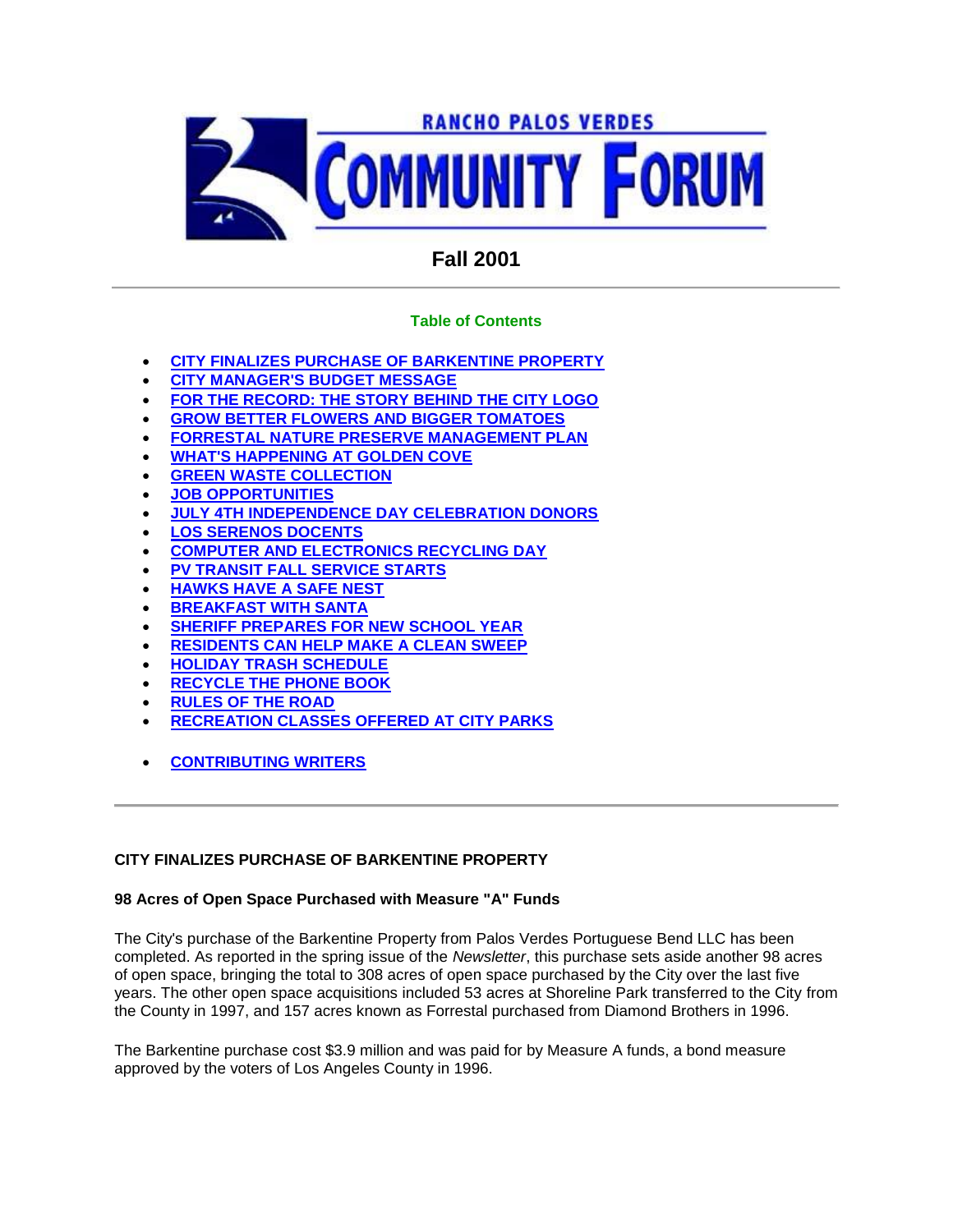### **CITY MANAGER'S BUDGET MESSAGE**

### **State Still Threatens Raid on City's Revenue**

Although the national economy is weaker than it was this time last year and the State is once again in financial difficulty, the City of Rancho Palos Verdes continues to retain a strong fiscal position. Our general fund reserve remains at approximately 50% of the annual general fund revenues, which is a goal of the City Council. Our major sources of revenue including property tax, motor vehicle in lieu tax, and utility user tax are all up over last year. Our expenditures continue to be well within our revenues even though many of our contractors have increased their fees for service. The major new programs introduced in this budget, undergrounding of utilities and beautification of arterial streets, are subject to a review of the City's financial situation and a finding that there are adequate reserves before any projects are actually funded.

Two years ago I wrote in the Budget Message, "...due to the January 1, 1998 deregulation of electrical utilities the revenues from the voter approved Utility Users Tax are down about \$50,000." Now, two years later, due to staggering increases in the cost of energy we are predicting an increase in our Utility Users Tax revenue of \$425,000. Property tax revenues are up by over 14% of our budget estimates of two years ago and vehicle license fees are up by 29% over the same period. These three revenue sources, utility users tax, property tax and vehicle license fees, make up 61% of our general fund revenues.

Currently, the State is suffering from severe financial difficulties; in the early 1990's this was remedied by raiding city and county revenues. In 1993 the State helped itself to 7% of the City's property tax. There is currently speculation that as much as 67% of our vehicle license fees are at risk. I will borrow one more time from my budget message of two years ago, "Our two biggest financial risks are a significant downturn in the economy or confiscation of city revenues by state government."

This two-year budget represents a continued emphasis on maintaining the City's infrastructure at the high standard desired by our residents. More than that, however, the budget sets goals for putting aside funds for building and beautification projects, embraces new technologies such as document imaging and use of the Internet, recognizes the need for long range planning through updates to the general plan and coastal specific plan, and acknowledges the need to retain good employees by providing competitive compensation packages and state of the art technologies.

### **FOR THE RECORD: THE STORY BEHIND THE CITY LOGO**

#### **Inspired by the Rugged Coastline**

By: Tom Hollingsworth

When Rancho Palos Verdes was incorporated in 1973, it was a new city without a graphic symbol or logo.

As a resident of the newly formed City as well as an active participant in the appropriately named "Fourth City Movement," I was excited to be chosen to submit a design for a suitable City logo.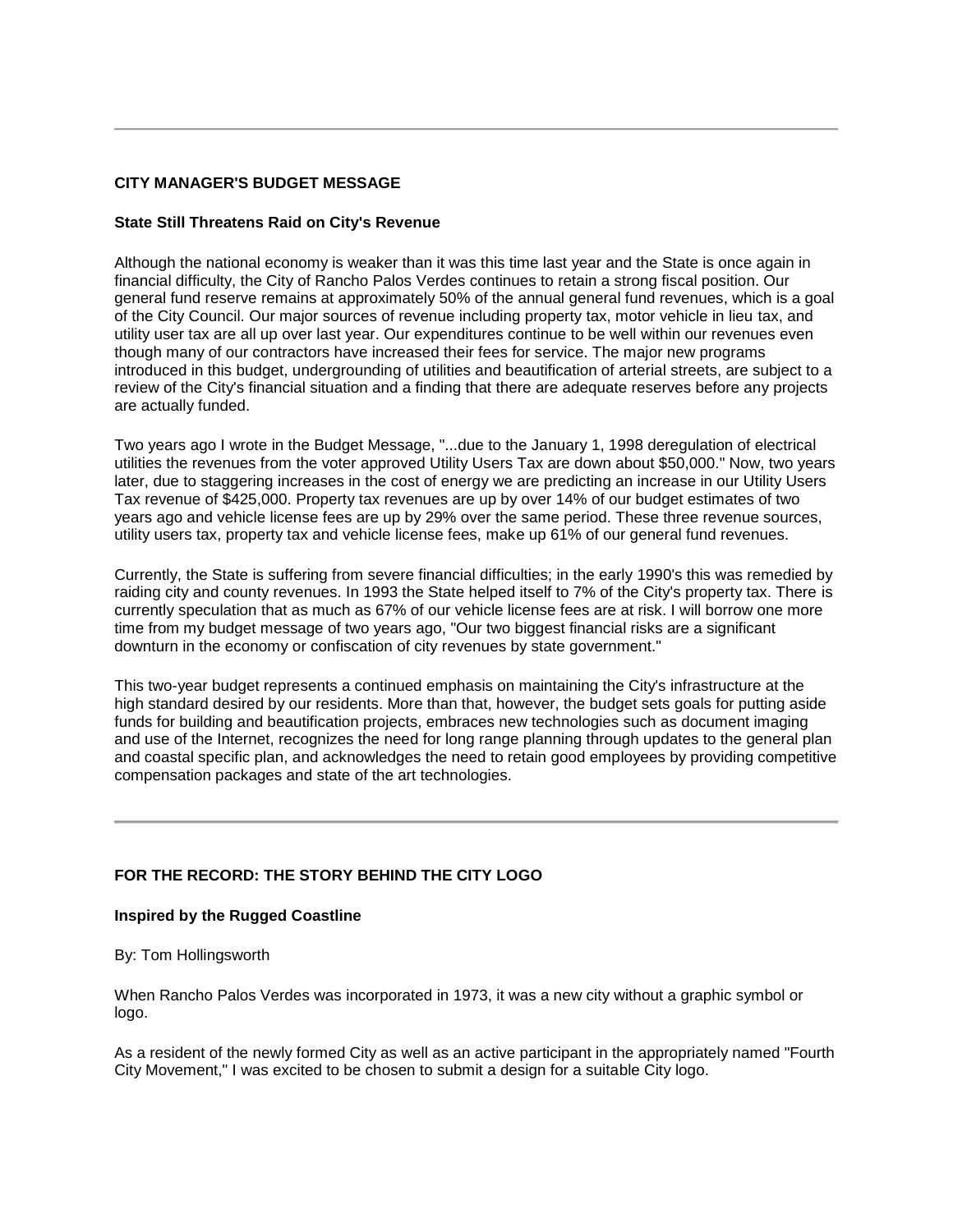A professional graphic designer since 1956, I had created numerous logos for various organizations and businesses, including several for the Palos Verdes area. One logo of particular interest was created for the SOC Fourth City campaign in 1972. That logo featured a simplified coastline stylization and the colors blue and green, elements that found their way into the final Rancho Palos Verdes logo design.

A City Council Logo Subcommittee of Ann Shaw and Ken Dyda provided, gratefully, a hands-off role during the creative process-a process that took several weeks and involved literally hundreds of preliminary color sketches. During that phase, I explored graphic elements that would deal with history, the unique, unspoiled rugged coastline, vast open space resources, the quiet lifestyle and the promises afforded by a newly created city carved out of neglected county land.

Living on a Ladera Linda hillside with superb views up and down the Rancho Palos Verdes southern coastline provided great inspiration for the eventual form the final logo would take. That logo, as shown here, is, in fact, a simplified, stylized representation of the coastline seen looking southwesterly from my back yard.

I framed the blue and green stylized coastline panorama in a square format to give the logo stability and flexibility for the many future applications to City stationery, vehicles and signage. The colors I call "ocean blue" and "spring green" were chosen to give the logo a contemporary image and to symbolize the natural resources of the area.

During the graphic finalization of the land/sea coastline configuration, the letter "R" evolved as a design feature representing the dramatic cliffs and the ins and outs along the ocean frontage. The "R" is a useful design and recall feature, representing to many the first letter of the City's name. Graphic experimentation was also done to look at inserting the lighthouse or the Dominguez "swinging heart" brand in the green area before finally settling on using the date of incorporation instead.

In concert with designing the logo, I searched for a commercially available typeface to use for the words "Rancho Palos Verdes" when designing City stationery. Not satisfied, a custom alphabet was created for the exclusive use of the City on stationery and other collateral materials.

Ed. Note*: Tom Hollingsworth was a member of the Rancho Palos Verdes City Council from 1995 to 1999. Prior to that, he was on the City's Recreation & Park Committee.* 

### **GROW BETTER FLOWERS AND BIGGER TOMATOES**

### **Popular Compost Workshop Returns**

Attend this workshop and learn how to grow better flowers and bigger tomatoes. On Saturday, October 20, the City is hosting another composting workshop. The program will be held in the Hesse Park Multi-Purpose Room and will start at 9:00 A.M. and run until 11:00 A.M. This workshop will teach you how to compost, how to be water wise and how to reduce weeds and insects in your garden. The workshop is open to residents of the Peninsula and neighboring cities.

### **Rebates on Composting Bins**

RPV residents who purchase a composting bin will be given a full rebate on a purchase price of up to \$70. These bins are available at the "Do It Center" on Western at Caddington and other home improvement stores. Proof of residency and an itemized receipt for the purchase is necessary. For more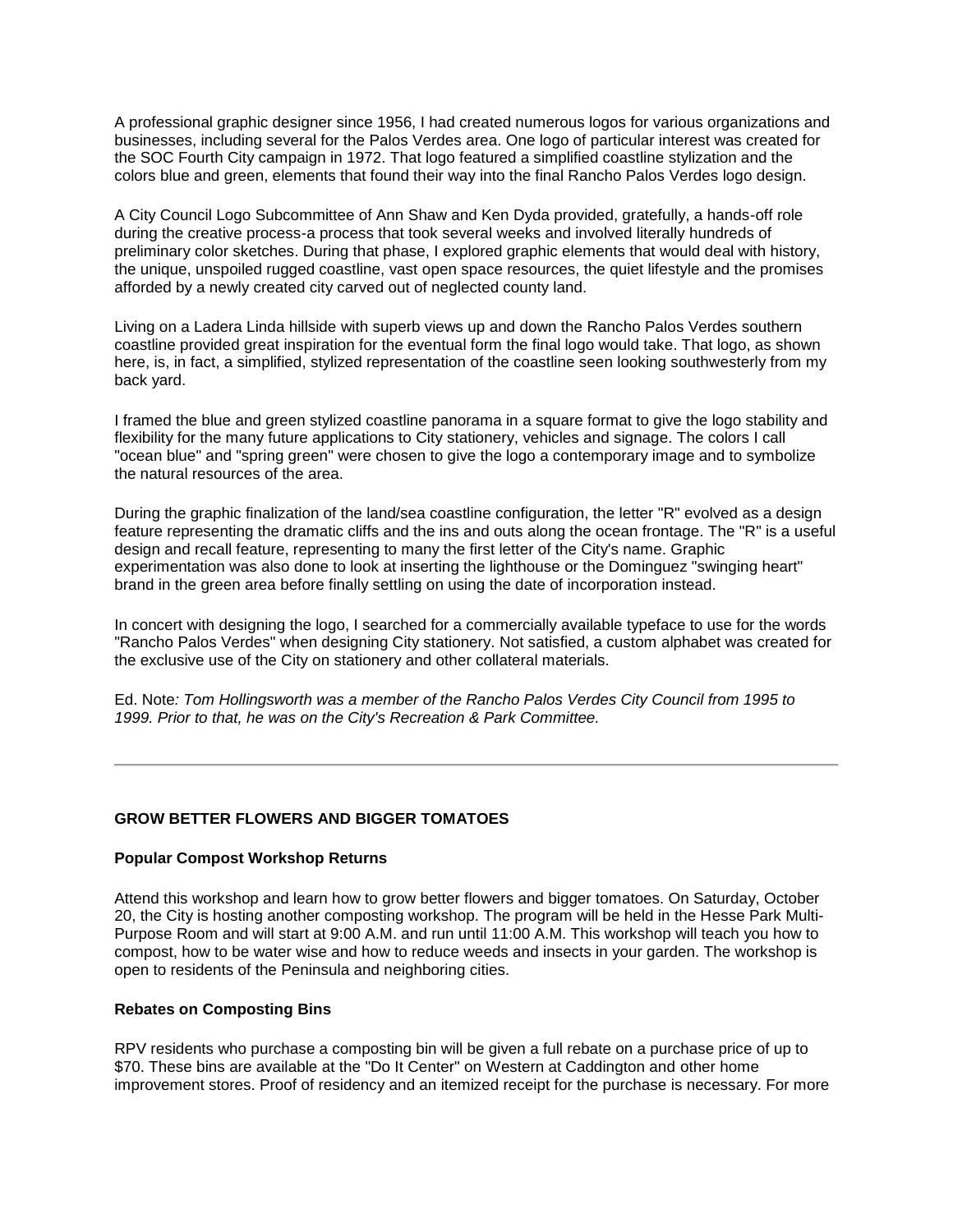information on this workshop or the rebate program, contact the Public Works Department at (310) 544- 5252.

### **FORRESTAL NATURE PRESERVE MANAGEMENT PLAN**

### **City and Land Conservancy Sign Agreement**

The City and the Palos Verdes Peninsula Land Conservancy (Conservancy) recently signed an agreement for management of the 163 acre Forrestal Nature Preserve. This property was purchased in 1996 with funding from several sources: the L. A. County Regional Park and Open Space District, the California Wildlife Conservation Board, and from the State Coastal Conservancy. The Conservancy played a major role in identifying this funding and in the negotiations that led to this successful acquisition.

The agreement, which was signed in June, accepted the Conservancy's offer to manage the property on the City's behalf. Under the agreement, the Conservancy will utilize its expertise and volunteers to undertake the day to day management of the Preserve consistent with the shared recreational and conservation goals for the property. The City will continue overseeing the maintenance activities.

To effectively manage the Preserve as an open space, coastal land resource and passive recreational park, a Draft Forrestal Management Plan has been prepared. The plan will be finalized upon completion of further analysis of existing geologic conditions.

Forrestal contains one of the best strands of undisturbed Coastal Sage Scrub in the City and serves as the habitat for the California gnatcatcher, the host plant for the Palos Verde Blue Butterfly, and other sensitive plants. With all of its natural beauty, the property provides wonderful passive recreational opportunities in a quiet and peaceful environment.

Trails on the property have spectacular views of the Peninsula's coastline and the quarry bowl area once mined by the Livingstone Truck & Material Company. Mining operations ceased in 1956 and after that a number of residential developments were proposed for the property. Those projects contemplated significant changes to the topography and would have resulted in dramatically different features than what appears there today. With the City's purchase of the property, that threat of development is now gone.

### **WHAT'S HAPPENING AT GOLDEN COVE**

#### **Market's Gone; School's In**

The Golden Cove Shopping Center has been in operation since the 1960's and is now undergoing a major renovation. What used to be a grocery market is now the Peninsula Montessori School.

More changes are planned for the center: three new buildings, improvements to building facades, and the Golden Lotus Restaurant is planning a facelift that includes a second story dining room as well as an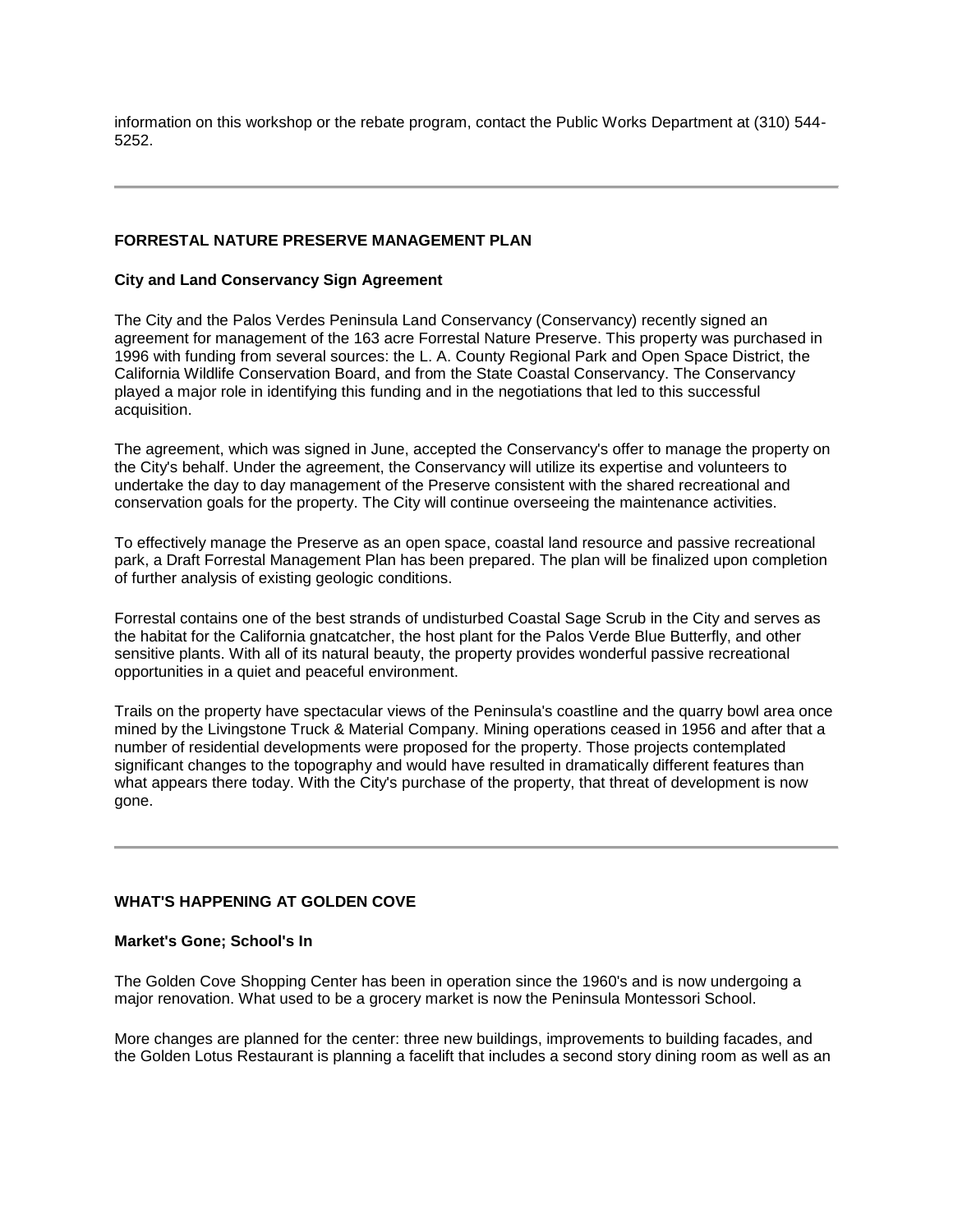outdoor patio. A second phase of improvements for the center includes new signs, landscaping, perimeter walls, and outdoor lighting.

For more information about improvements at Golden Cove Shopping Center or the new Peninsula Montessori School, refer to the City's website at www.palosverdes.com/rpv.

### **GREEN WASTE COLLECTION**

### **Why Only Once A Week?**

Residents have been asking why their green waste is picked up only once a week and not twice a week like the trash. The answer is simple: cost. Twice a week collection would add \$3.75 to your monthly refuse bill.

Just as important, however, is the recycling aspect of separating the green waste from the trash. Green waste makes up 30% of the City's waste that is sent to the landfill. When green waste is collected separately, it can be used as mulch or as an alternative daily cover at the landfill. The City then gets a "diversion" credit which helps us meet the State mandate to reduce the amount of trash sent to the landfill.

Keeping the green waste uncontaminated is vital to this whole process and that is why a dedicated truck is used for green waste pick up. Get the cooperation of your gardener to insure that this waste is kept separated. If you need extra cans, call Waste Management at (310) 830-7100.

Your cooperation is needed to help the City meet these strict waste reduction mandates.

### **JOB OPPORTUNITIES**

Year-round Part-time Recreation Leader The Recreation and Parks Department is accepting applications for the position of Recreation Leader, with a pay range of \$6.98 - \$9.09 per hour. Opportunities are also available for working with REACH, a dynamic program for youth, teens and adults with developmental disabilities. Program hours are weekday evenings and weekends. Applicant must be a high school graduate, have a valid California Driver's License, and be at least 18 years old.

> Call 310-377-0360 for City application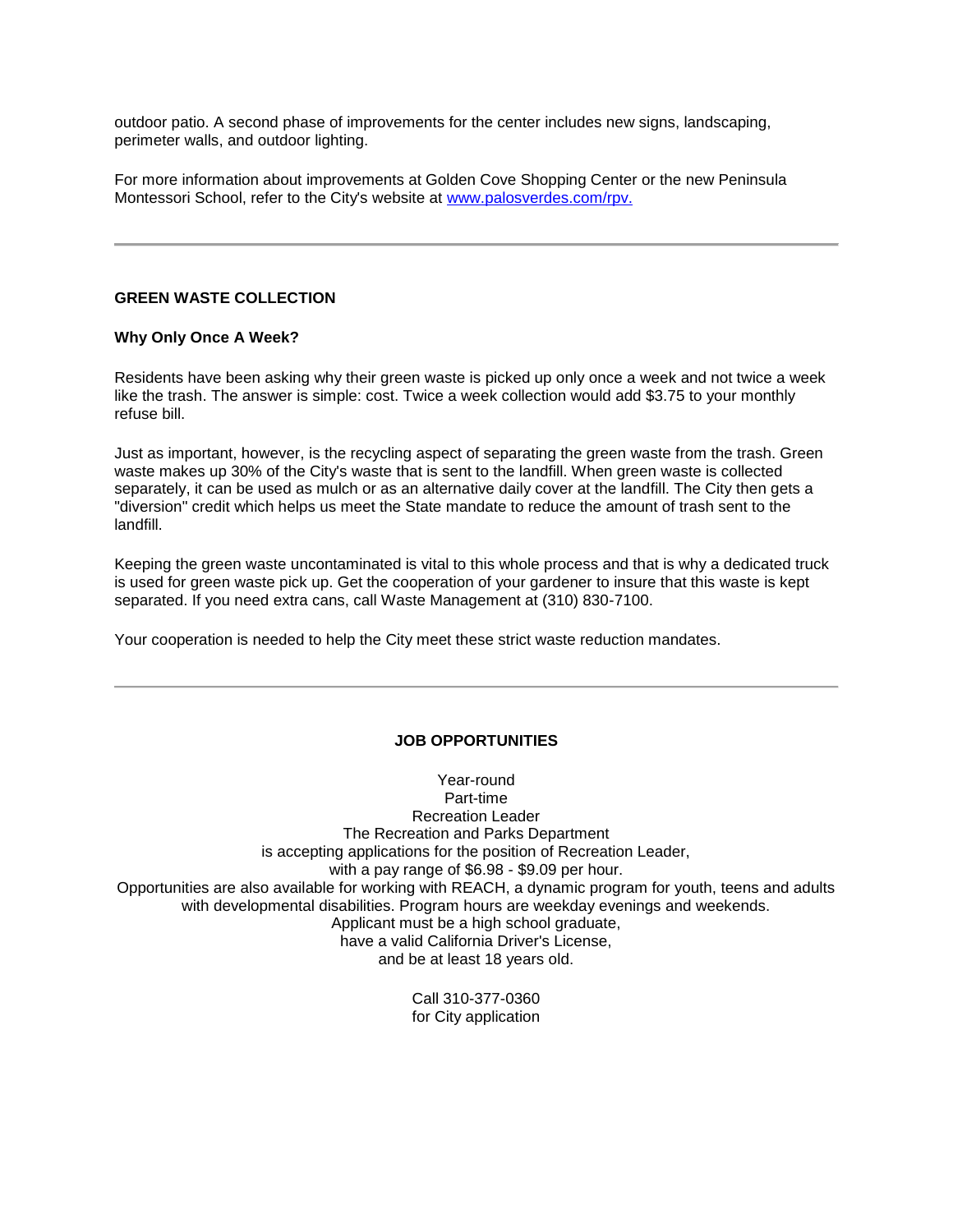If you enjoy working with the public in a variety of park settings, learning about the daily operations of local government, and maintaining a flexible work schedule, apply NOW!

#### **RANCHO PALOS VERDES THANKS THE FOLLOWING JULY 4TH INDEPENDENCE DAY CELEBRATION DONORS: PLATINUM PATRONS \*Techno Interactive \*Waste Management, Inc. \*Coach USA**

**GOLD STAR SPONSORS \*Rolling Hills Riviera Homeowner Association \*Long Point Resorts**

#### **STAR SUPPORTERS**

**\*Ridgegate East Homeowners Association \*Zdonek & Wolowicz Accountancy Corporation \*DeLong & Associates Telecom Consultants \*Maureen & Patrick Ford, Karastan Rug Mills \*Bay Cities National Bank \*Alan K. Rubin, CPA \*Pacific View Homeowners Association \*La Cresta Homeowners Association \*Eastview Townhouse Homeowners Association \*Palos Verdes Family and Immediate Care \*RDS Wire and Cable \*George Bender Plumbing \*Breadsmith \*Rancho Palos Verdes Council of Homeowners Associations \*Sea View Residents Association \*Ocean Trails \*Marie Callender's \*SA Associates \*Small Wonders \*Red Onion \*Palos Verdes Bowl \*Ruby's \*RGM LLC Katherman Co.\*Mediterrania HOA**

> **SUPPORTERS \*Sun Electric \*Miraleste Hills HOA \*Kinkos \*Trader Joe's**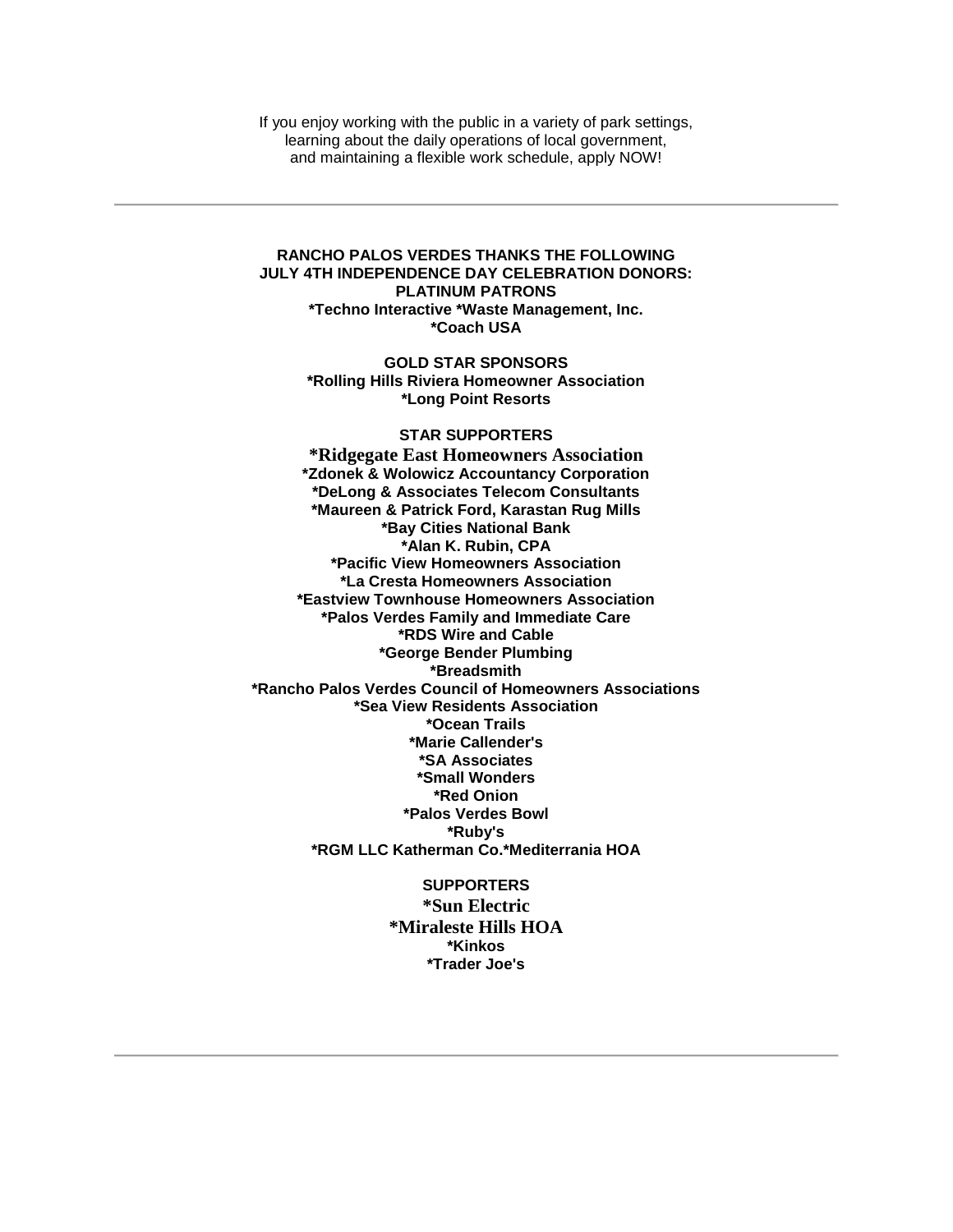## **LOS SERENOS DOCENTS**

### **Looking For A Few Good Men and Women!**

Tidepool exploration! Nature hikes! Educational opportunities! Conservation! Community events! Social activities! Los Serenos de Point Vicente docents are trained volunteers that have a variety of skills and talents who lead museum, nature and tidepools tours at Abalone Cove Shoreline Park, Ladera Linda, the Forrestal Preserve, and Ocean Trails.

Docent training will prepare you to share the unique history and features of the Peninsula with individuals and groups. The curriculum includes in-depth information on the natural, cultural and geological history of the Peninsula as well as the surrounding marine and terrestrial habitats. Field trips, local walks and guest speakers enhance the docent learning experience. For more information, call (310) 544-5264 or visit us at our web site at www.rpv.com/rpv. Be a Los Serenos de Point Vicente docent and make new friends while you make a difference.

# **COMPUTER AND ELECTRONICS RECYCLING DAY**

### **Get Rid of your Obsolete Electronic Equipment**

Now is your chance to get rid of the obsolete electronic equipment that has been gathering dust and getting in the way. On Saturday, October 27, the City and SoCal Computer Recyclers are sponsoring a recycle round up for obsolete computer equipment. The equipment that you recycle will help the City meet State-mandated goals for reducing the amount of trash going to the landfills. Obsolete electronics equipment is quickly becoming a significant source of material disposed of in our local landfills.

The roundup will take place on Saturday, October 27 between the hours of 9:00 A.M. and 3:00 P.M. at the City Hall Yard, located at 30940 Hawthorne Boulevard.

The City has teamed up with SoCal Computer Recyclers to recycle electronic equipment safely and properly. Computers and printers can be broken down into their various components such as metal, plastic, and, of course, circuit boards. When this equipment is dismantled and recycled, these materials are reintroduced into the raw materials stream instead of the waste stream. Even the hazardous CRTs (Cathode Ray Tubes) that contain lead can be rebuilt and made into new monitors.

Bring your obsolete computer and electronic equipment to this round up and you won't even have to get out of your car-place it in the trunk and it will be unloaded for you.

Any equipment that has market value will be resold: all information on the hard drive will be erased. SoCal Computer Recyclers will contact schools, churches and other non-profit organizations to donate useable equipment.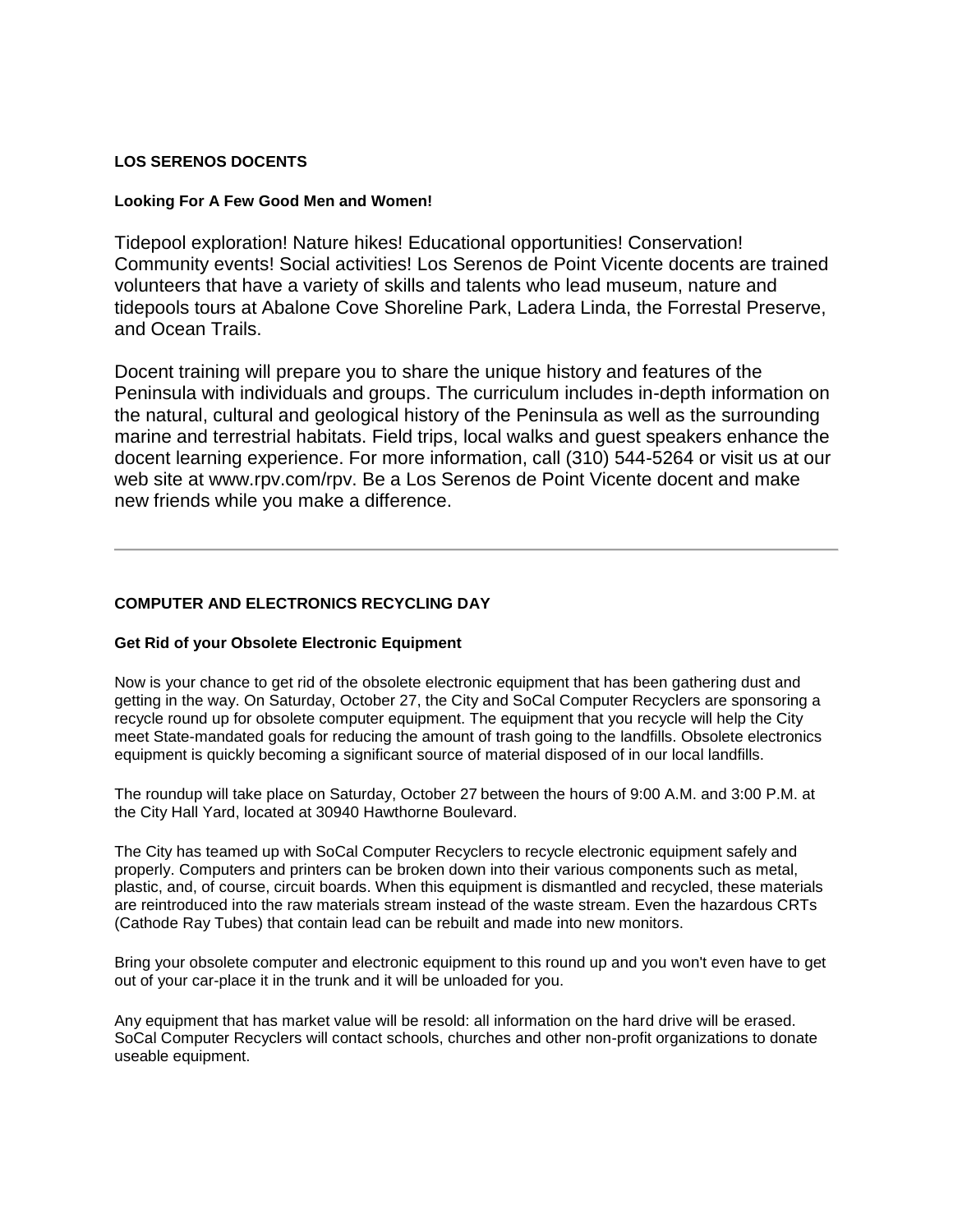Only computers, monitors, printers, cables, keyboards, televisions, stereo equipment, telephones, VCRs, hand-held computer games and network equipment will be accepted. No software, furniture, white goods (washing machines, refrigerators, etc.), used batteries, microwave or conventional ovens, or noncomputer related mechanical equipment will be accepted.

Call Rancho Palos Verdes Public Works Department at (310) 544-5252 for more information.

## **PV TRANSIT FALL SERVICE STARTS**

#### **Fares Remain Unchanged: Passes Increase**

PV Transit Fall services began on September 4, the first day of school.

Transit routes and individual fares remain the same, however, there have been changes in the price of various passes:

| Individual fares (cash or tokens)               | \$2.00 per ride |
|-------------------------------------------------|-----------------|
| Between 9:00 a.m. and 2:00 p.m.                 | \$1.00 per ride |
| Monthly passes (good for the calendar month)    | \$60.00         |
| Semester passes (good through January 25, 2002) | \$225.00        |
| Annual pass (good through June 13, 2002)        | \$425.00        |

Discounts are available for families with multiple users.

Passes can be purchased at the transit office by appointment. Tokens can be purchased at City Halls; passes will not become available at City Halls until October. To avoid overcrowding on certain routes only a predetermined number of passes will be sold.

Dial-A-Ride vouchers cost \$4.00 and a single voucher will provide a one-way trip anywhere on the Palos Verdes Peninsula. Two vouchers are required for a one-way trip to medical facilities off the Peninsula within a certain radius. Dial-A-Ride users can register at the Peninsula Seniors, the transit office or via mail. Call the PV Transit office listed below for information.

P.V. TRANSIT 38 CREST ROAD, ROLLING HILLS Telephone: 310 544-7108 Fax: 310 544-7109

### **HAWKS HAVE A SAFE NEST**

### **Platform Takes Them Out Of Harm's Way**

Two years ago the So. California Edison Company installed a nesting platform on a utility pole in McCarrell's Canyon. This installation was prompted by a fire set off by a hawk that touched the wires and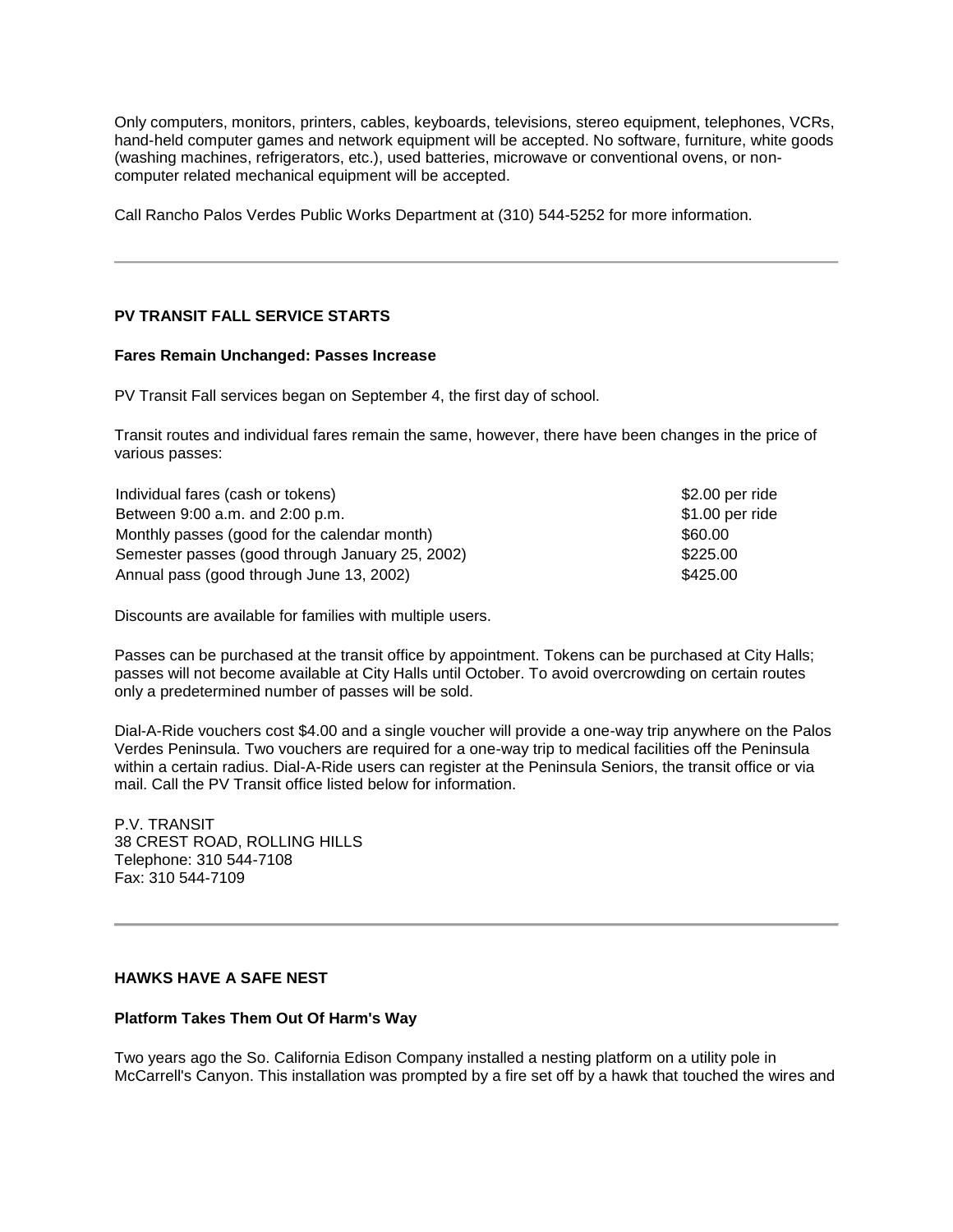fell into the canyon in flames. Residents have reported that a pair of hawks built a nest on the platform and that they are now the proud parents of three baby chicks.

### **BREAKFAST WITH SANTA**

**Ho! Ho! Ho!**

**To "Breakfast with Santa" We Go!**

**Mark your calendars for Saturday, December 15 for some old-fashioned holiday fun with Santa.**

**Breakfast, crafts, carols, and pictures with Santa await children of all ages at Hesse Park from 9:00am to 10:30am. Bring your camera!**

**Children & Adults, \$6 each. Registration forms at Hesse Park. Call the North Pole at 541-8114 for more information. All proceeds benefit the RPV REACH Program for young adults with developmental disabilities.**

**Sign up today! Santa's sleigh is on the way!**

### **SHERIFF PREPARES FOR NEW SCHOOL YEAR**

### **Lomita Station Has Safety Plan**

The Lomita Station has a comprehensive School Safety Plan for every school, both public and private, in the region. These plans have been discussed with each of the school administrators, the district superintendents, and the Lomita Station's patrol personnel. The CORE (Community Resource) deputies, who primarily focus on juvenile matters, are responsible for maintaining and updating these plans.

CORE deputies attend PTA meetings and frequently meet with school staff, including daily contacts with secondary school principals, as well as district officials. They also participate on Student Attendance Review Boards (SARB) and the School Principal Information Network (SPIN). Moreover, they make it a point to speak with school counselors and psychologists on a regular basis.

At Peninsula High School, these deputies participate in the Student and the Law classes that provide yet another opportunity for the students and deputies to keep open all channels of communication.

The CORE team has targeted before and after school hangouts and the deputies often have morning coffee or lunch with students. During their daily patrol of the school campuses, the deputies are easily identified and students are not apprehensive about approaching them. This high-visibility presence has proven valuable in gathering information and for heading off problems.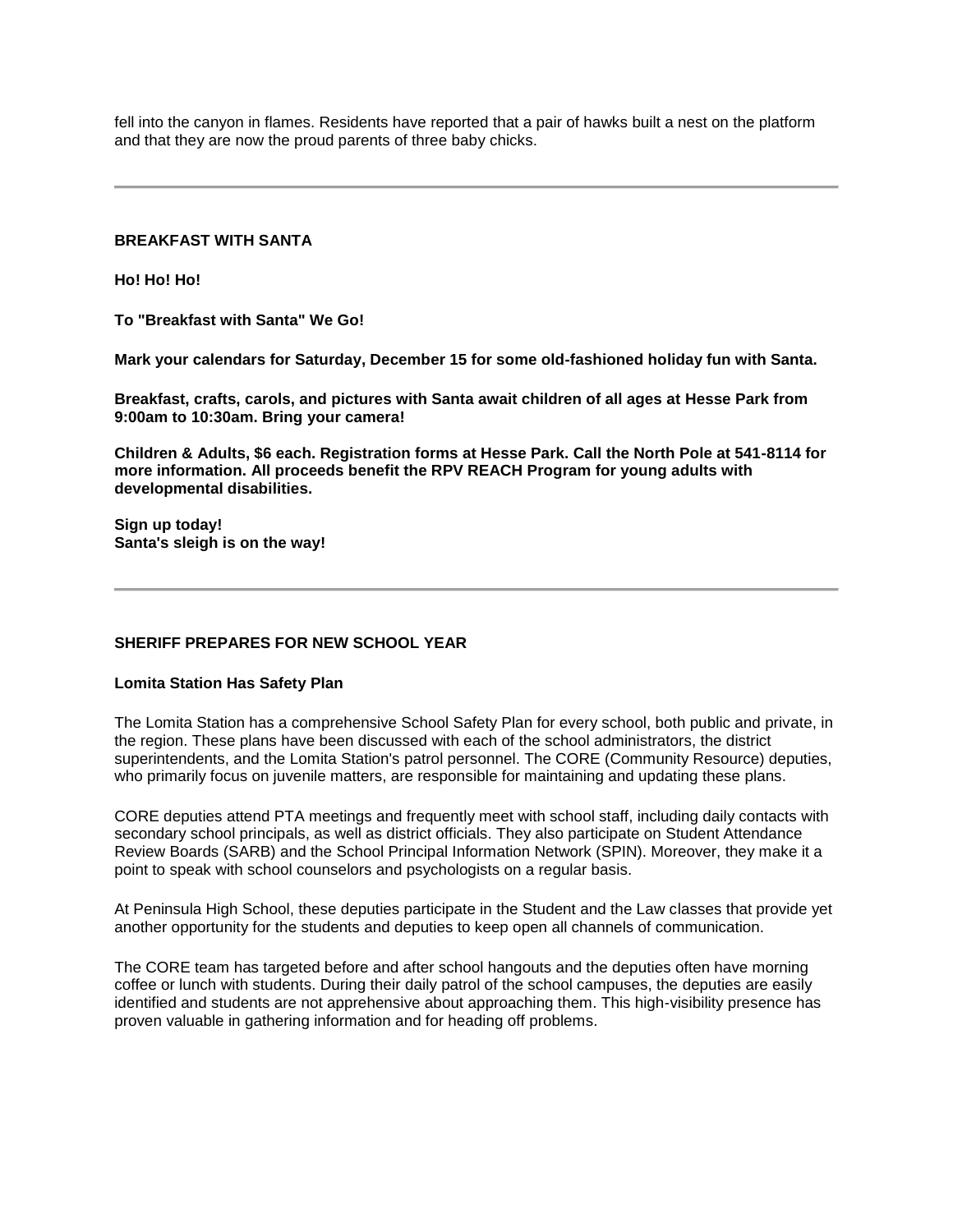The CORE deputy program is a cooperative public safety program of the Cities of Rancho Palos Verdes, Rolling Hills Estates, and Rolling Hills. Funding comes from state and federal grants and from a contribution from the Peninsula Merchants Association.

### **RESIDENTS CAN HELP MAKE A CLEAN SWEEP**

### **Clear the Way for the Sweeper**

September 22 is the first day of autumn and brings about not only a change in the weather but also an increase in the volume of leaves and other foliage in our yards and on our streets. Although the City's street sweeping schedules will not be changed, except for one additional Citywide sweep prior to the rainy season, there are a few things residents can do to help keep the streets clean:

- Place lawn clippings and leaves in the green waste container for pickup.
- Avoid watering the yard or washing your vehicles on the day your street is scheduled for sweeping. Water weighs down leaves and other debris and makes it difficult for the sweeper to pick up.
- Remove any obvious piles of debris from the gutter. Sweepers intentionally avoid picking up piles of debris because there may be objects that could damage the equipment.
- Park cars or other vehicles in your driveway or garage instead of on the street on street sweeping day.

Every resident can make a difference.

### **HOLIDAY TRASH SCHEDULE**

### **Don't be Left at the Curb!**

All containers are to be at the curb by 7 a.m. on collection day.

### **Waste Management (310) 830-7100**

Call Waste Management if you need an additional blue container for recyclable material: paper, newspaper, cans, bottles, glass, junk mail, and cardboard. Additional green containers are also available for green or yard waste such as branches, leaves, and grass clippings. There is no charge for these additional containers.

Waste Management picks up recyclables only on the first collection day of the week. They pick up green waste on the second collection day of the week; trash is picked-up on both days.

### October: No Changes

November: There will be no service on Thursday, Thanksgiving Day. Monday and Thursday routes will be serviced on Monday, November 19<sup>th</sup> and Friday, November 23. Tuesday and Friday routes will be serviced on Tuesday, November 20 and Saturday, November 24.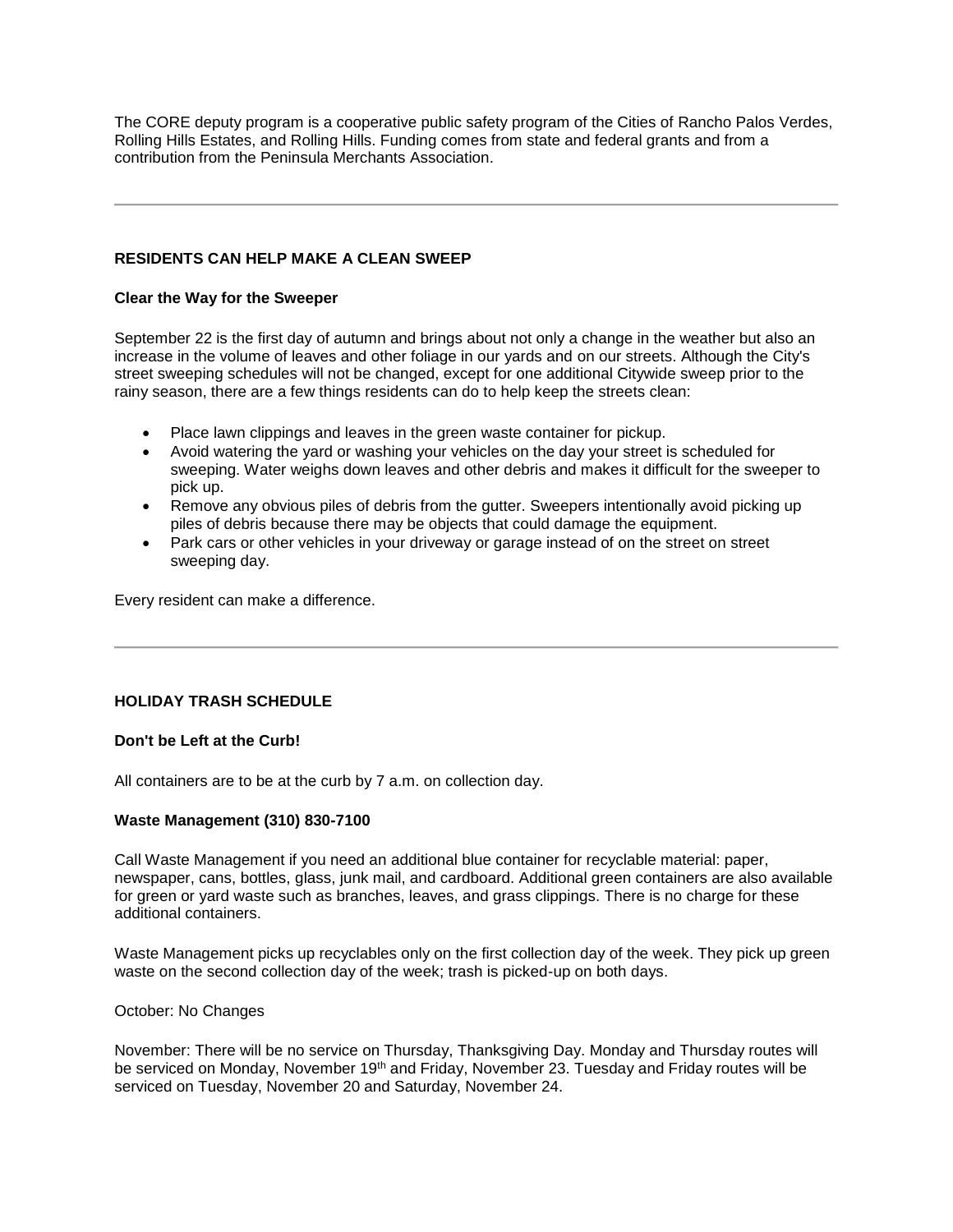December: There will be no service on Christmas Day, Tuesday, December 25. Trash and recyclables scheduled for pick up on that date will instead be picked-up on Wednesday, December 26. There will be no change in the Thursday and Friday collections.

January: There will be no service on New Year's Day, Tuesday, January 1. Trash and recyclables scheduled for pick up on that date will instead be picked-up on Wednesday, January 2. There will be no change in the Thursday and Friday collections.

# **Ivy Rubbish (310) 530-2899**

October: No Changes

November: There will be no service on Thanksgiving Day, Thursday, November 22. Recycling scheduled for pick-up on Thursday will be picked up instead on Monday, November 26.

December: There will be no service on Christmas Day, Tuesday, December 25. Trash and recycling pick ups scheduled for Tuesday will be picked up instead on Friday, December 28.

January: There will be trash collection as usual. Recycling pick ups scheduled for Tuesday, will instead be picked-up on Friday, January 4.

### **Senior Discounts**

If you are a senior 65 years and older, contact your waste hauler and apply for a senior citizen discount. If you pay annually, you are also entitled to an annual pre-payment discount.

### **RECYCLE THE PHONE BOOK**

During October residents will start receiving new phone books from GTE, Pacific Bell, etc. Old books can be recycled; put them in the blue recycling container. Apartment and condominium dwellers should put them in the recycling bin along with old newspapers.

### **RULES OF THE ROAD**

### **The Scoop on Motorized Scooters**

The motorized scooter has become a very popular mode of transportation, especially for young teens. Recent changes in the California Vehicle Code apply to the operation of these scooters and are enforced by the Sheriff's Department.

A motorized scooter is defined as ".a two-wheeled device that has handlebars, is designed to be stood on or sat upon by the operator and is powered by an electric motor, or source other than an electric motor, capable of propelling the device with or without human propulsion." Neither a driver's license or a vehicle registration is required to operate a motorized scooter. However, there are several California Vehicle Codes that are enforced in Rancho Palos Verdes: the operator must be at least 16 years of age, a scooter cannot be ridden on the sidewalk and must be ridden as close as practicable to the righthand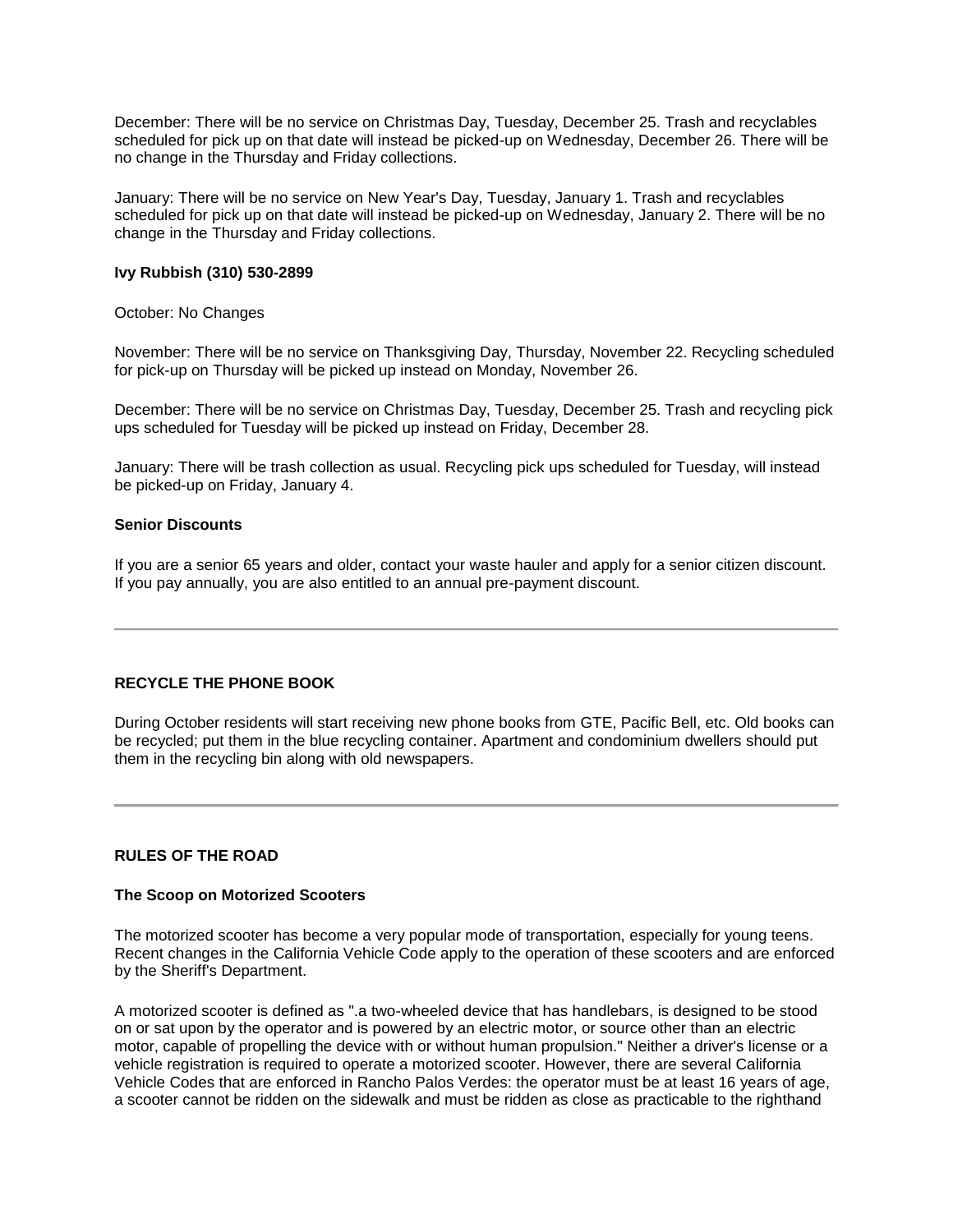edge of the roadway, and the operator must wear a helmet. Additionally, the maximum speed limit for scooters is 15 MPH and they are not permitted on highways with posted speed limits in excess of 25 MPH.

### **RECREATION CLASSES OFFERED AT CITY PARKS**

FALL 2001 privatized recreation classes will be held at City park sites. If you are interested in attending these classes, please call the following instructors or pick up registration information at Hesse Park.

**Cherie Ackerman (310) 547-5073** Tap and Children's Combo Dance (4 years - Adult)

**Miwa Aiba (310) 371-5330** Love Yourself, Heal Your Life workshop (Adult)

**Ann Bosma (310) 375-2064** Aerobic Dancing: Lite Impact (Adult)

**Herb Clarkson (310) 377-6342** Amateur Radio for the Beginner (Teen, Adult)

**Kim Egan (310) 530-8762** Mommy & Me (Birth to Crawling)

**Jacquelyn Fernandez (310) 377-2965**  Exercise & Dance Fitness (Adult)

**Richard Goodman (310) 548-3207** Tai Chi Chuan (Adult)

**Karin Koralek (310) 374-6612** Yoga (Adult)

**Sean McRoberts (310) 293-4890** Tennis -Beg./Int./Adv. (7 years-Adult) Pee Wee Tennis (4-6 years)

**Jeanne Murphy (310) 377-8507**  Ladies Exercise (Adult)

**Sachiye Nakano (310) 544-1624**  Bones for Life (Adult)

**Barry Sacks (310) 519-4622** Mommy & Me (18 - 30 months) Wee Tots  $(2  $\frac{1}{2}$  - 4 years)$ Outdoor Adventures (5-10 years)